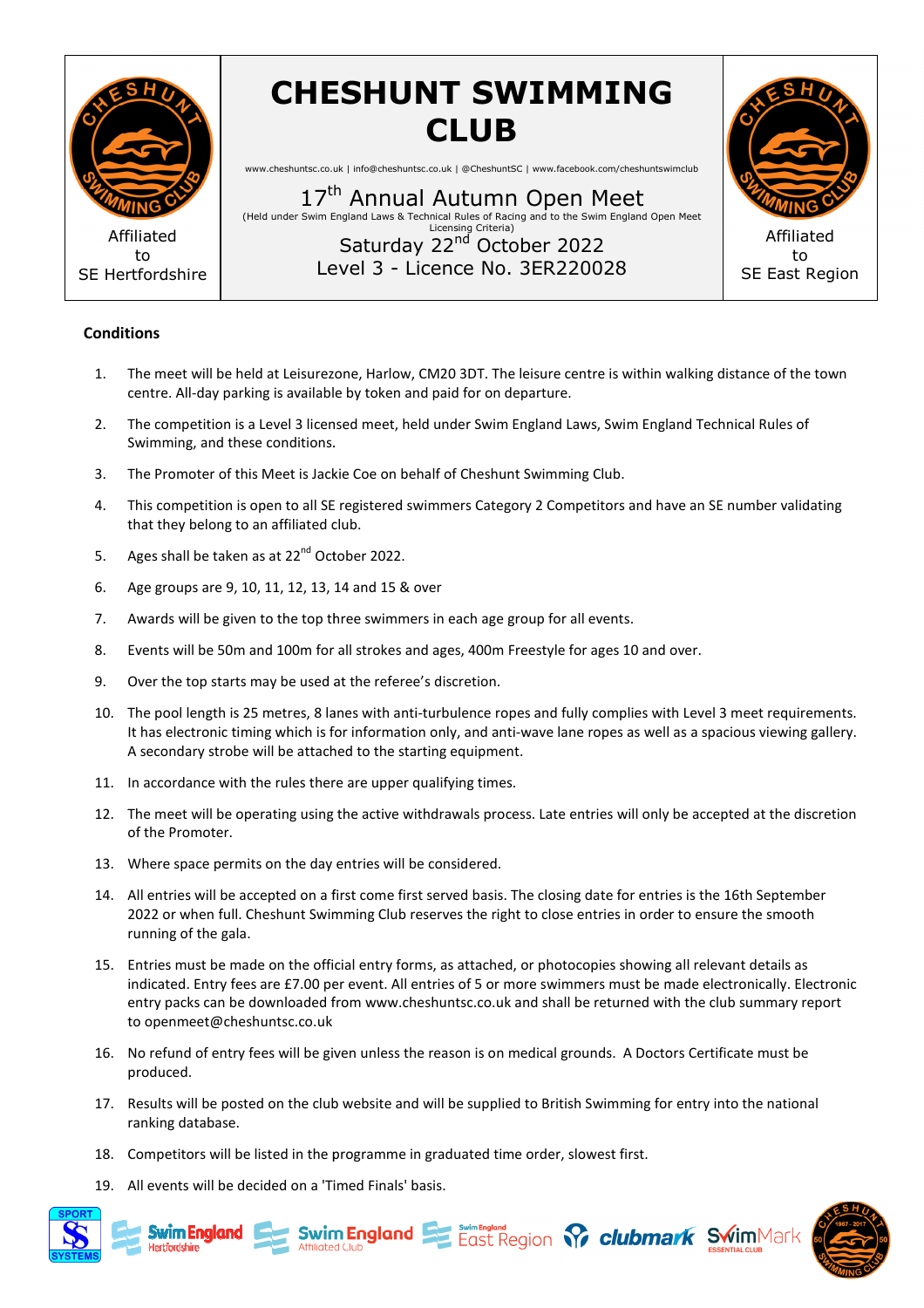

## **CHESHUNT SWIMMING CLUB**

www.cheshuntsc.co.uk | info@cheshuntsc.co.uk | @CheshuntSC | www.facebook.com/cheshuntswimclub

17<sup>th</sup> Annual Autumn Open Meet (Held under Swim England England Laws & Technical Rules of Racing and to the Swim England Open Meet Level 3 - Licence No. 3ER220028 Licensing Criteria) Saturday 22<sup>nd</sup> October 2022



- 20. Only swimmers, officials, and accredited coaches/team managers will be allowed on poolside.
- 21. Swimmers in the first event must report to the marshalling area 10 minutes prior to the start of the session. All other swimmers must report to the marshalling area when requested to by the announcer.
- 22. Coaches' passes, costing £15.00, will only be available in advance. This entitles the holder to a programme, food between sessions and results if requested. Only Coaches and SE DBS registered Team Managers will be permitted poolside.
- 23. In accordance with the Swim England Child Safeguarding Policies and Procedures, any paren parents or carers of swimmers under the age of 18 who wish to take photographic or video images are requested to focus on their own child as much as reasonably possible and to avoid including other children in those images. Should you have any concerns about photography or filming please bring them to the attention of the promoter.
- 24. Participants and spectators are requested to follow the Swim England guidelines for photography and use of photographs on social media. The Swim England Child Safeguarding Policy and Procedures, Wavepower 2016 2016-19 Section 2 provides guidance on the use of social networking (page 72-75) and guidance on photography (page 76– 77). https://www.swimming.org/swimengland/wavepower-child-safeguarding-for-clubs/. Both sets of guidance apply if social media platforms are being used to share images or recordings either after the meet or during live streaming of the event.
- 25. No photography is permitted in changing rooms. Any person found to be contravening this condition will be required to leave the competition and venue without refund.<br>26. Official Photography: There may be a photographe required to leave the competition and venue without refund.
- 26. Official Photography: There may be a photographer in attendance.
- 27. Poolside: Pool shoes and clothing are essential for all competitors, as swimmers will not be allowed in the spectator's area in wet swimwear. At no time will glass containers or bottles be allowed on poolside or in the changing village.
- 28. The Data Protection Act 2018 requires us to provide you with certain information and to obtain your consent before processing data about you. Processing includes: obtaining, recording, holding, disclosing, destruction or retaining information. We require certain personal data for the purposes of making entries to the competition, managing the Meet and the submission of results to Rankings. The information provided by you will be processed in accordance with the Data Protection Act 2018. Consent to process such personal data is deemed to have been given by the submission of the entry. Where the personal data of competitors, officials and coaches/team<br>managers has been passed to us by a third party such as a club rather than by the individuals themselves, v<br>on the th managers has been passed to us by a third party such as a club rather than by the individuals themselves, we rely on the third party to ensure the consent has been obtained. **Saturday**  $22^{n/2}$  October 2022<br>
Level 3 - Licence No. 3ER2220028<br>
SE East Regi<br>
to the therm and accredited coaches/team managers will be allowed on poolside.<br>
the term match report to the marshalling area when request ential for all competitors, as swimmers will not be allowed in the<br>time will glass containers or bottles be allowed on poolside or in the<br>to provide you with certain information and to obtain your consent<br>ssing includes: o
- 29. Safety and Security: It is the responsibility of Coaches, Team Managers and parents to ensure the safety of their swimmers. All swimmers must have reached the ASA standard of competitive start award before they can dive and should obey all safety notices and announcements. The organisers and pool management reserve the right to remove any spectator or swimmer from the pool area whose behaviour is against the rules of the pool or the management. For health and safety reasons only small bags will be allowed poolside. Lockers are available operating on a non-refundable 20 pence coin. Any large bag will be removed by a clerk of the course. Neither Cheshunt Swimming Club nor the pool management will be held responsible for any loss or damage to persona property. y notices and announcements. The organisers and pool management reserve the right<br>or or swimmer from the pool area whose behaviour is against the rules of the pool or tl<br>ealth and safety reasons only small bags will be all e allowed poolside. Lockers are available<br>e removed by a clerk of the course. Neither<br>esponsible for any loss or damage to personal